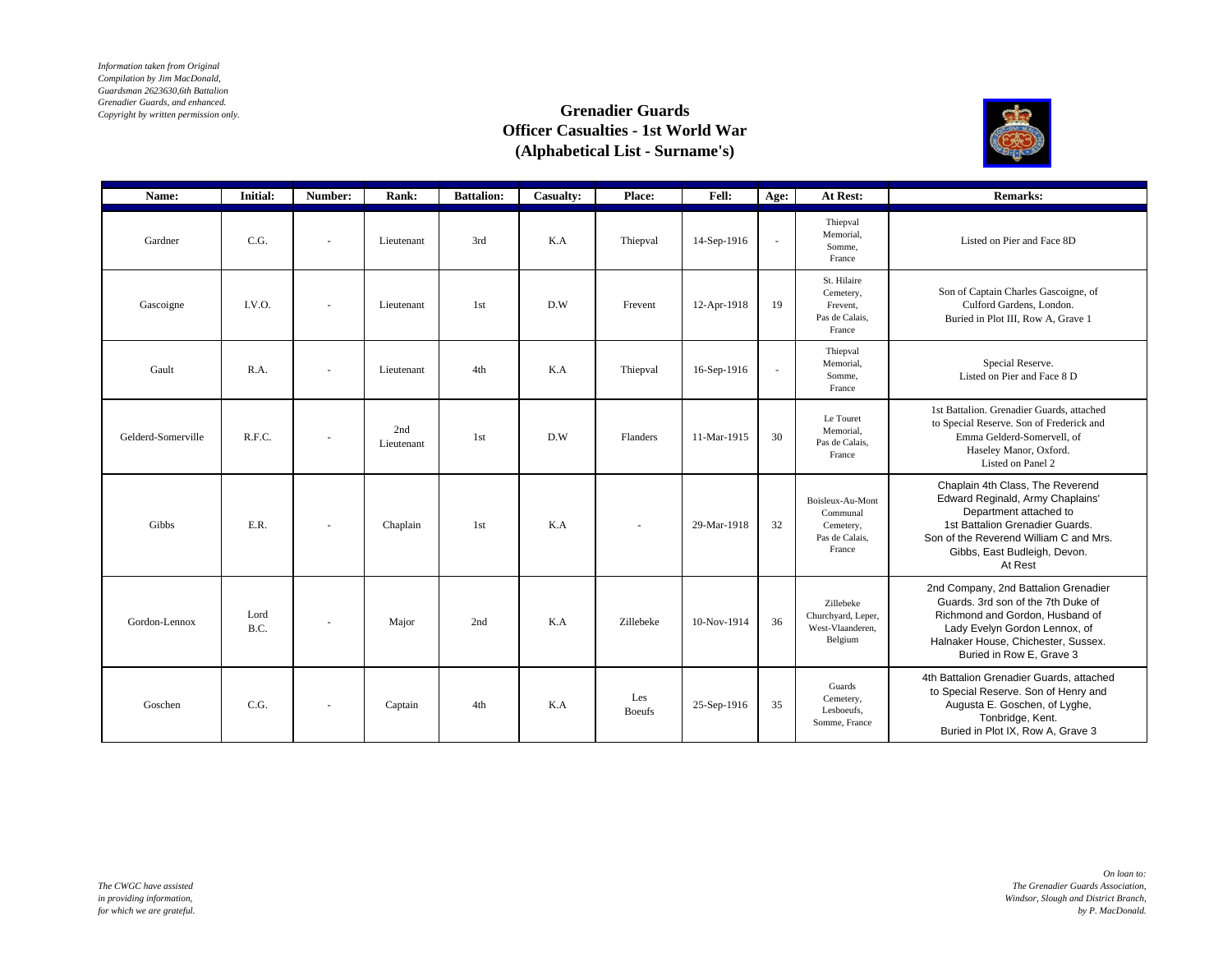*Information taken from Original Compilation by Jim MacDonald, Guardsman 2623630,6th Battalion Grenadier Guards, and enhanced. Copyright by written permission only.*

## **Grenadier Guards Officer Casualties - 1st World War (Alphabetical List - Surname's)**



| Name:               | Initial: | Number:                  | Rank:             | <b>Battalion:</b> | <b>Casualty:</b> | Place:                   | Fell:       | Age:   | At Rest:                                                                                          | <b>Remarks:</b>                                                                                                                                                                                                                                                                           |
|---------------------|----------|--------------------------|-------------------|-------------------|------------------|--------------------------|-------------|--------|---------------------------------------------------------------------------------------------------|-------------------------------------------------------------------------------------------------------------------------------------------------------------------------------------------------------------------------------------------------------------------------------------------|
| Gosselin<br>(D.S.O) | A.B.R.R. |                          | Captain           | 2nd               | K.A              | Cuinchy                  | 7-Feb-1915  | 31     | Cuinchy<br>Communal<br>Cemetery,<br>Pas de Calais,<br>France                                      | Son of Sir Martin Gosselin, G.C.V.O.,<br>K.C.M.G., C.B., and the Honourable Lady<br>Gosselin, of Mayfair, London.<br>Buried in Plot II, Row D, Grave 23                                                                                                                                   |
| Graham              | A.C.     | $\overline{\phantom{a}}$ | Captain           | 1st               | K.A              | Ginchy                   | 12-Sep-1916 | 36     | Citadel New<br>Military Cemetery,<br>Fricourt, Somme,<br>France                                   | Son of the late Mr. and Mrs. F. Graham, of<br>Palace Gate, Kensington, London, Husband<br>of Ethel Daisy Egerton (formerly Graham),<br>of Fordingbridge, Hampshire.<br>Adjutant "Hood" Battalion R.N. Division,<br>September 1914 to December 1915.<br>Buried in Plot II, Row A, Grave 11 |
| Grant               | A.       |                          | 2nd<br>Lieutenant | 1st               | K.A              | Sanders<br>Keep          | 27-Sep-1918 | 19     | Sanders Keep<br>Military Cemetery,<br>Graincourt-Les<br>-Havrincourt,<br>Pas de Calais,<br>France | Son of Alexander Grant, K.C., of<br>New Square, Lincoln's Inn, London.<br>Buried in Plot I, Row C, Grave 1                                                                                                                                                                                |
| Greenhill           | F.W.R.   |                          | Lieutenant        | 3rd               | K.A              | Flanders                 | 10-Oct-1917 | $\sim$ | Tyne Cot<br>Memorial<br>Zonnebeke.<br>West-Vlaanderen,<br>Belgium                                 | Listed on Panel 9                                                                                                                                                                                                                                                                         |
| Grey<br>(D.S.O)     | C.J.E.   |                          | Major             | 2nd               |                  | $\overline{\phantom{a}}$ | 15-May-1921 | 48     | Brompton<br>Cemetery,<br>London                                                                   | Chevalier of the Legion of Honour.<br>Order of St. Vladimir (Russia).<br>Son of Sir William Grey, K.C.S.I.<br>and Lady Grey.<br>Buried in Plot W, Row 3, Grave 176143                                                                                                                     |
| Gunnis<br>(M.C)     | G.G.     |                          | Captain           | 3rd               | D.W              | Battle of the<br>Somme   | 13-Oct-1916 | 20     | St. Sever<br>Cemetery,<br>Rouen,<br>Seine-Maritime.<br>France                                     | Son of Francis George and Ivy Gunnis,<br>of Sloane Gardens, Chelsea, London.<br>Buried in Plot B., Row 1, Grave 34                                                                                                                                                                        |
| Gunnis              | I.F.S.   |                          | 2nd<br>Lieutenant | 2nd               | K.A              | Ypres<br>Salient         | 4-Jul-1917  | 26     | <b>Ypres Reservoir</b><br>Cemetery,<br>Leper,<br>West-Vlaanderen.<br>Belgium                      | Son of Major G. S. Gunnis and the<br>Honourable Mrs. Gunnis, of<br>Portman Square, London.<br>Buried in Plot X, Row F, Grave 36                                                                                                                                                           |